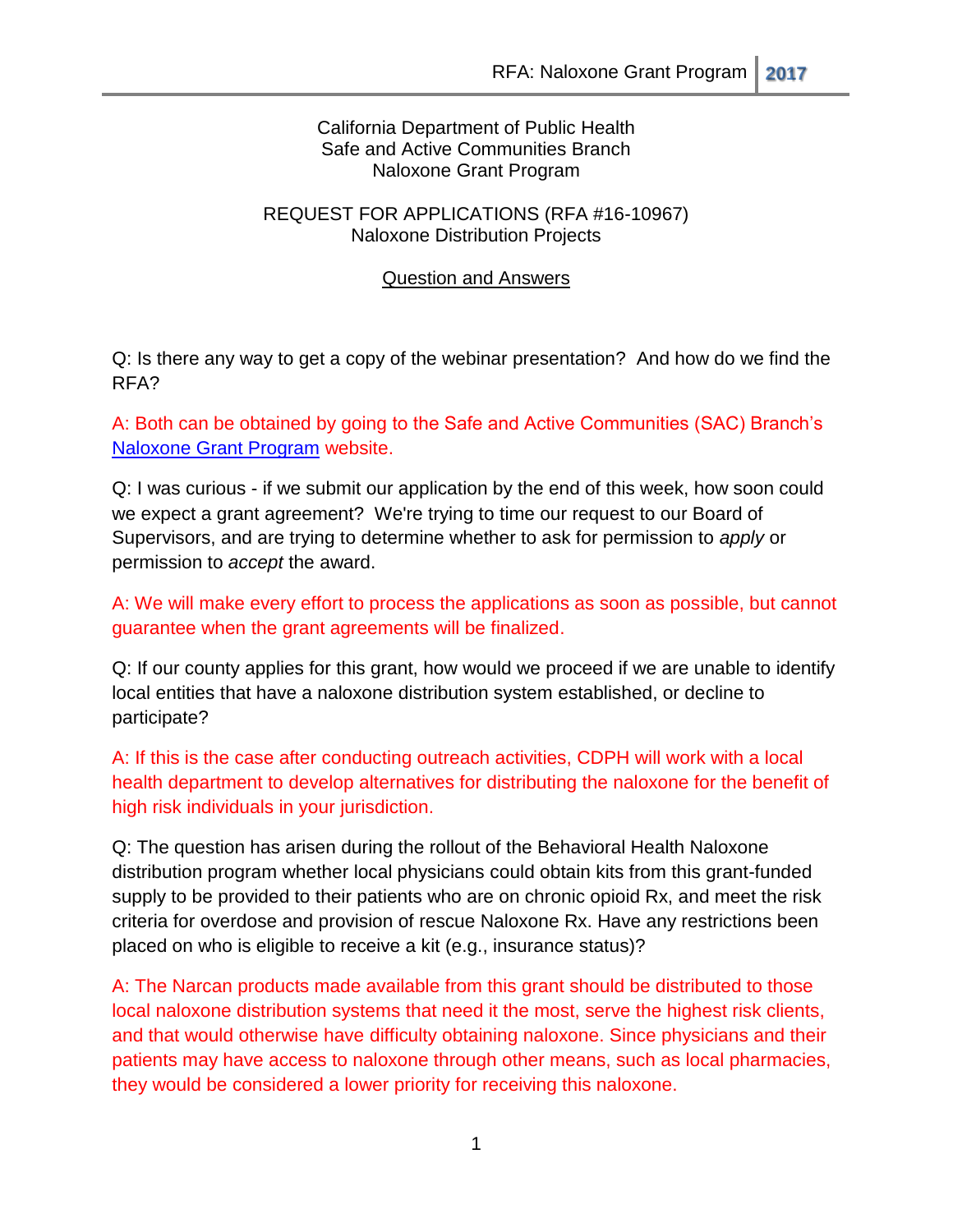Q: Regarding the person we list on the application as the "Person to Direct Inquiries to", do you recommend this be the same person identified as the "contact person" in the Letter of Interest we submitted, or can it be someone else in the agency?

A: It does not have to be the same person. It is up to the grantee to determine who is the best contact for inquiries related to the grant application.

Q: If we do not have a program up and running yet, are we eligible if it is in the works, or if we can get one up and running in a certain amount of time?

#### A: Yes.

Q: To clarify our position on what we can do, if we accept these supplies of naloxone, we would only be able to re-distribute to the recognized local overdose prevention programs. We do not have the staff or funding to operate the overdose prevention program directly out of public health. Therefore I would not be issuing the standing order myself.

A: You are required to distribute the naloxone to local entities that have a naloxone distribution system in place, as defined in the RFA, page 2. These entities must have access to a standing order which does not have to be issued by the health officer.

Q: I am wondering about the role of the Principal Investigator as we are unsure who that would be in connection with this grant. Can you say more about what this person does?

A: The Principle Investigator should be the person who is responsible for the grant and most importantly, is authorized to sign the grant agreement on behalf of the grantee.

Q: Concerning criteria #2 for local entities receiving naloxone, would a Buprenorphine MAT clinic be considered in lieu of a syringe exchange program for jurisdictions without SEPs?

### A: Yes.

Q: Will the reporting requirements actually require names of individuals to be reported, rather than numbers? Is this compliant with HIPAA?

A: No names or other personal information will be collected.

Q: What about the intermediary entity for distribution of the naloxone, e.g., drug and alcohol treatment programs, jail medical programs? Would an MOU be needed for accountability for the naloxone given to the intermediary distributing entity? The standing order would not apply to the intermediary entity.

A: An MOU is not required between the receiving entity and the local health department.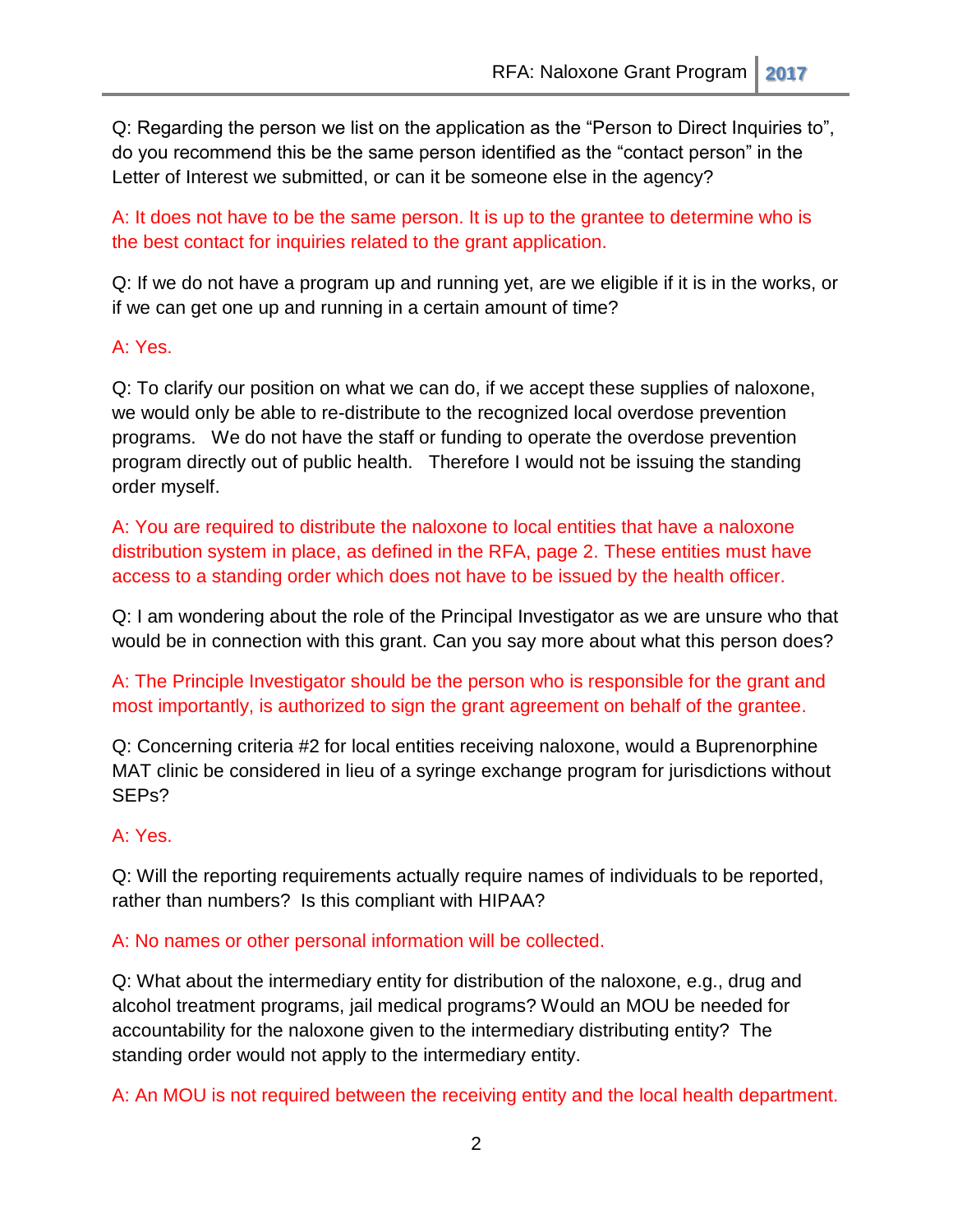Q: Can we add distributors who aren't named in the original RFA if new providers emerge in the future?

A: Yes. In the application we ask that you indicate who you intend to distribute naloxone to, understanding that this may change after you conduct community outreach. Any changes to the distribution plan will be documented in the final report.

Q: Do you expect ongoing funding for this program after the two years to sustain continued operation?

A: At this time, we have no expectations of continued funding.

Q: Can the County Dashboard data page be formatted to print as a fact sheet?

A: Yes.

Q: Do you have a ballpark on the county numbers used in the formula to determine allocations?

A: An average of the last three years of deaths and emergency department visits for each county was used in the formula. If you are interested in obtaining data specific to your county, please visit the [California Opioid Overdose Surveillance Dashboard.](https://pdop.shinyapps.io/ODdash_v1/)

Q: Regarding the administrative portion of the allocation, there will be a one-time invoice? What level of detail/allowable expenses will be required?

A: Grantees will be allowed to submit a single invoice for administrative costs. A sample invoice will be prepared and disseminated to grantees which will require minimal detail.

Q: Regarding the distribution plan, is there a training log template that can be shared?

A: The distribution plan, submitted on-line, will include the names of selected local entities, the type(s) of services they provide, a description of the target population(s) they serve, and the number of naloxone product they will receive from you. CDPH will provide a standardized distribution plan template.

Q: Our jurisdiction has a distribution program but it is not listed on Attachment C. Does that mean I should answer "NO" for question #13 in the application?

A: Please answer "yes" if you have a harm reduction/syringe exchange program in your jurisdiction. Attachment C lists those harm reduction/syringe exchange programs that have existing naloxone distribution system in place (that we were aware of) at the time the RFA was released.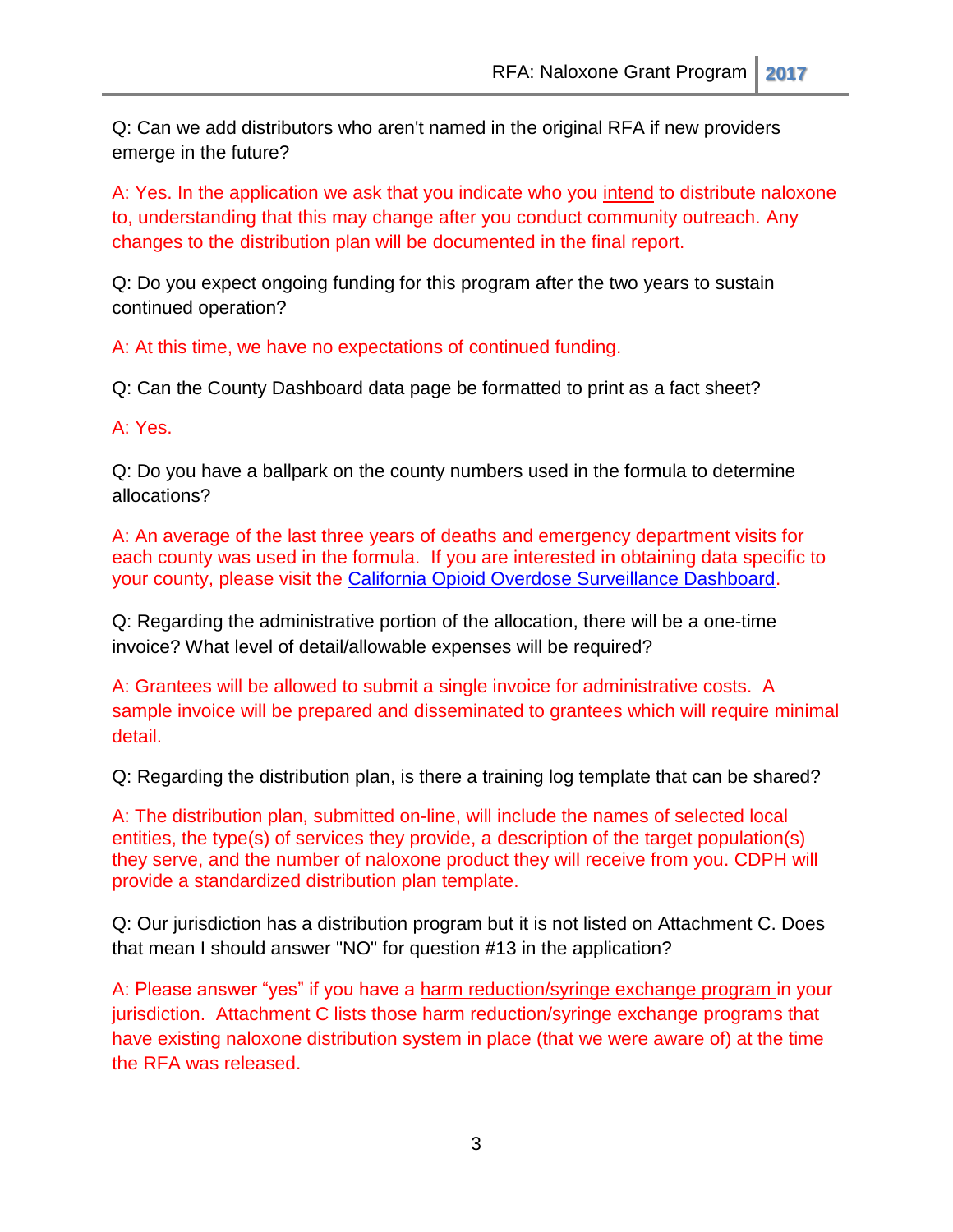Q: What is your input on our idea to distribute naloxone product to AED stations? Are other programs considering this option? What might be the challenges?

A: We are not aware of other programs considering this option. It would be acceptable as long as after conducting community outreach it was determined to be of benefit to the highest risk individuals and training for use of naloxone was included.

Q: Is distribution to pharmacies acceptable in areas where other partnerships have not been established?

A: Pharmacies would generally be considered a lower priority for receiving naloxone from this grant since they usually have the means to obtain naloxone from other sources. We encourage grantees to explore all options for ensuring that naloxone is given to entities that serve those at highest risk and are in the most need of naloxone.

Q: Can narcotic treatment programs be considered as partners?

A: Yes. Treatment programs serve high risk individuals and would be excellent partners.

Q: If we have Partnership in our County, can we use Partnership Health plan as one our local entities. Can we have an agreement with them to distribute and train their providers under this grant?

A: We are asking that you conduct outreach in your jurisdiction to identify community distribution systems that serve high risk individuals and are in most need of naloxone. Often times health plans can obtain naloxone by other means.

Q: Can a non-listed distribution program operate under the health officer's standing order?

A: The local health officer would determine which entities are eligible to participate under the health officer's standing order.

Q: What type of training is required? Does the training need to be completed by the new distributors prior to receiving the Naloxone?

A: Local entities chosen to receive naloxone must have a naloxone distribution system in place at the time they receive naloxone from the health department grantee. They must 1) have access to a standing order from a licensed clinician/medical director; 2) have staff that are trained (or are trained to provide education to others) on naloxone storage and administration, overdose prevention techniques, how to recognize an opioid overdose (signs and symptoms), how to respond by calling 911 and provide rescue breathing, and post-overdose care; 3) dispense naloxone products; and 4) document distribution efforts.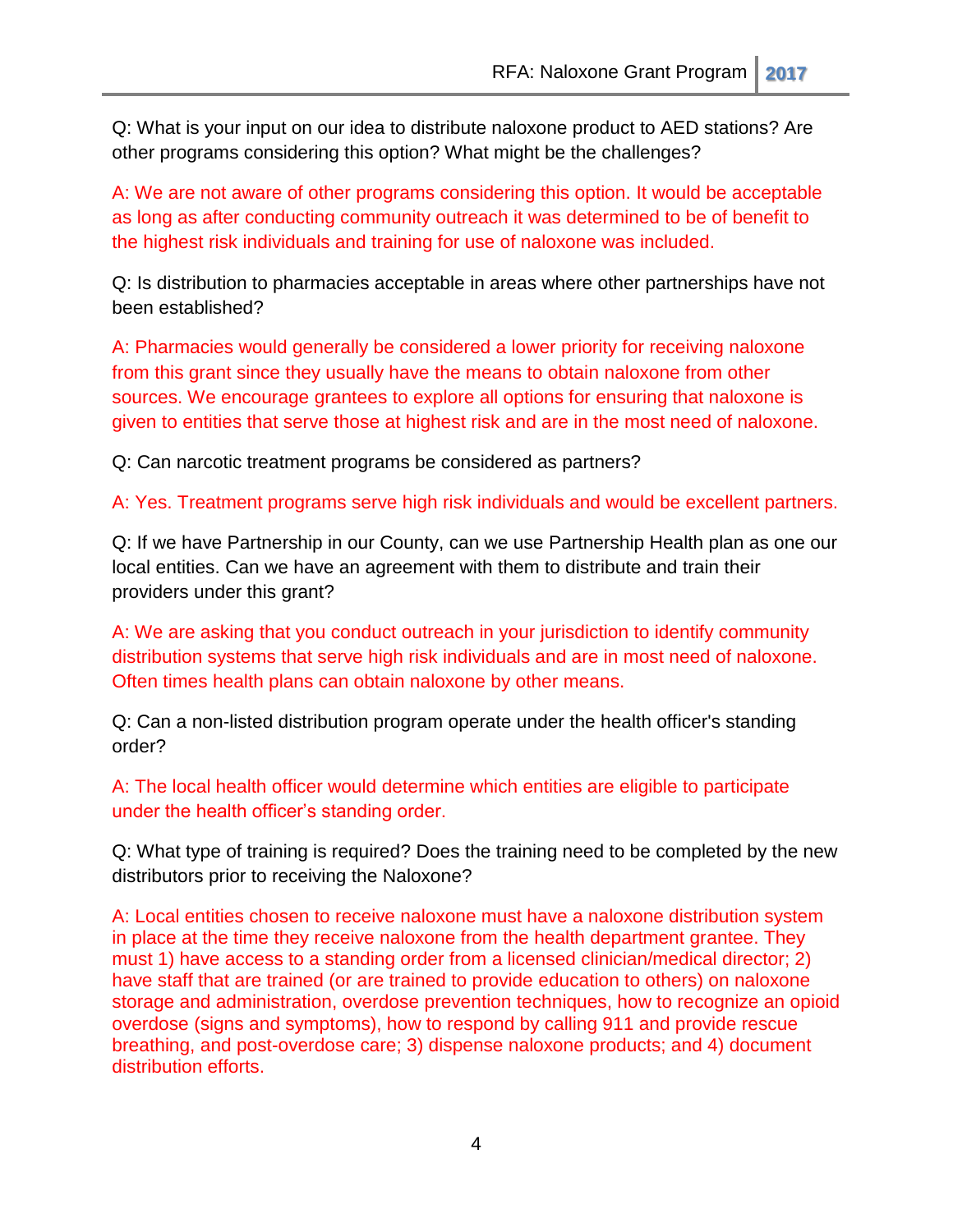Q. Due to the financial constraints of this grant, is there a standard training for staff of local entities wanting to establish a naloxone distribution system? Will there be information on where we can have new distributors trained? When can we expect training opportunities to be available?

A: Please see the [Naloxone Grant Program's](http://www.cdph.ca.gov/programs/SACB/Pages/NaloxoneGrantProgram.aspx) website for a list of training resources. CDPH will include additional information about on-line trainings, conduct training webinars, and in-person trainings as these resources are identified.

Q: Will there be a network set up to share best practices and resources? Will more be added to the webpage?

A: Yes. We will host a series of web conferences for grantees to share best practices, experiences, and resources. Additional resources and information will be added to the web page as identified.

Q: What is DEA #?

A: The DEA # is the license from the Drug Enforcement Administration (DEA) that authorizes medical professionals to prescribe controlled substances.

Q: Our local health department does not have an organizational DEA license—we do not prescribe narcotics in our clinics. The application asks for our DEA number. Do we need to obtain one before we can apply? Also, while we are prepared to apply for one, given that naloxone is not a controlled substance, is it required that we obtain a DEA license?

## A: The manufacturer is asking for a DEA license and address for the purposes of shipping the naloxone.

Q: The application calls for a clinic DEA #. To my knowledge we don't have one and I'm not sure the relevance, since the project does not involve controlled substances. I do have a personal DEA# on my own license.

# A: The manufacturer is asking for a DEA license and address for the purposes of shipping the naloxone.

Q: The Health Officer we would like on the grant and whose DEA # we would like to use for the standing order is the Director of EMS, but he has a different address from where we would like the naloxone shipment sent. My department is going to be overseeing the distribution system, and we will also be storing the product at our location, which is where some of our other distributing departments are housed. Is it possible to use our address for the shipment but still use our EMS Director's DEA #?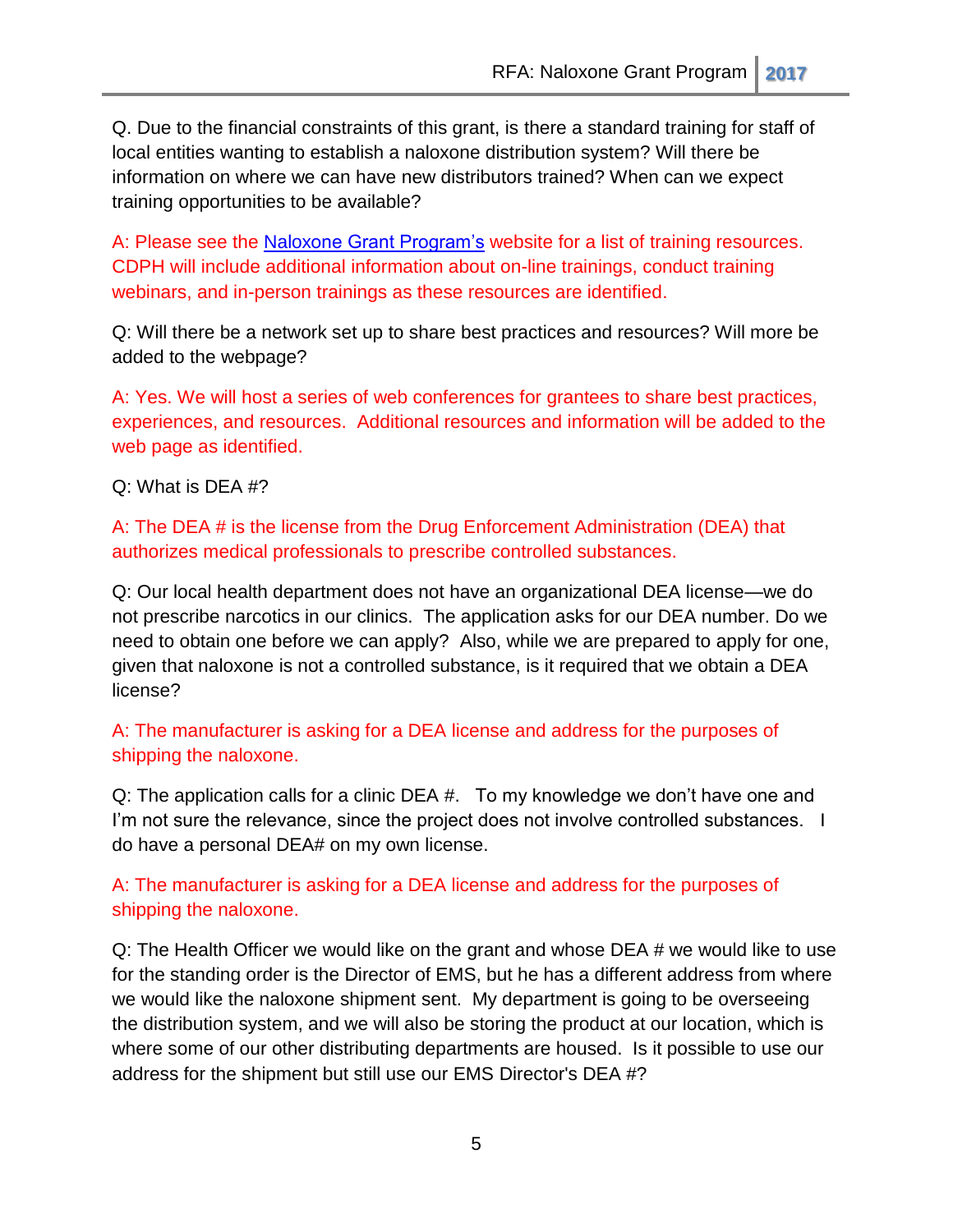A: Our understanding is that the naloxone needs to be shipped to the address associated with the DEA number provided.

Q: Naloxone is a prescription-only product and DEA has restrictions on transfer of prescription medications. Is a documentation process included that meets DEA requirements for transfer to another entity? Is an MOU needed with recipient partners regarding receipt and management of the medication?

A: Your DEA number will be used to receive the naloxone. CDPH does not require an MOU between your local health department and the local entity receiving the naloxone.

Q: Are there DEA restrictions on the local health department giving the naloxone product to an agency where it will be distributed under a CBO physician's standing orders, not the Health Officers?

A: No DEA restrictions. Naloxone can be distributed under a standing order from a physician or pharmacist associated with a naloxone distribution system.

Q: Do you mean the DEA of the health officer or DEA of the naloxone program health department will be distributing naloxone to?

A: Please include the DEA number that is associated with your health department.

Q: My question is not about the legality of dispensing without a prescription, but the transfer of "dangerous drugs", i.e., non-controlled prescription medication, from a prescriber who received the medications on their DEA # and transferring it to another entity, who may or may not have a health professions license, to dispense under a standing order/protocol to a lay person to administer at another time and place.

I am asking this question on the basis of the procedures used for receipt of H1N1 vaccine by local health officers/department and passing on to providers to administer to their patients.

A: Please visit the Naloxone [Grant Program's](http://www.cdph.ca.gov/programs/SACB/Pages/NaloxoneGrantProgram.aspx) website for more information about naloxone distribution.

Q: The larger question has to do with how this project complies with pharmacy laws. To my knowledge, redistribution of prescription medication stock requires a pharmacy license. Our health department does not operate a pharmacy, so I'm wondering if there is a special exemption for this redistribution project under the Board of Pharmacy and can I get documentation for that?

A: Please visit the Naloxone [Grant Program's](http://www.cdph.ca.gov/programs/SACB/Pages/NaloxoneGrantProgram.aspx) website for more information about naloxone distribution.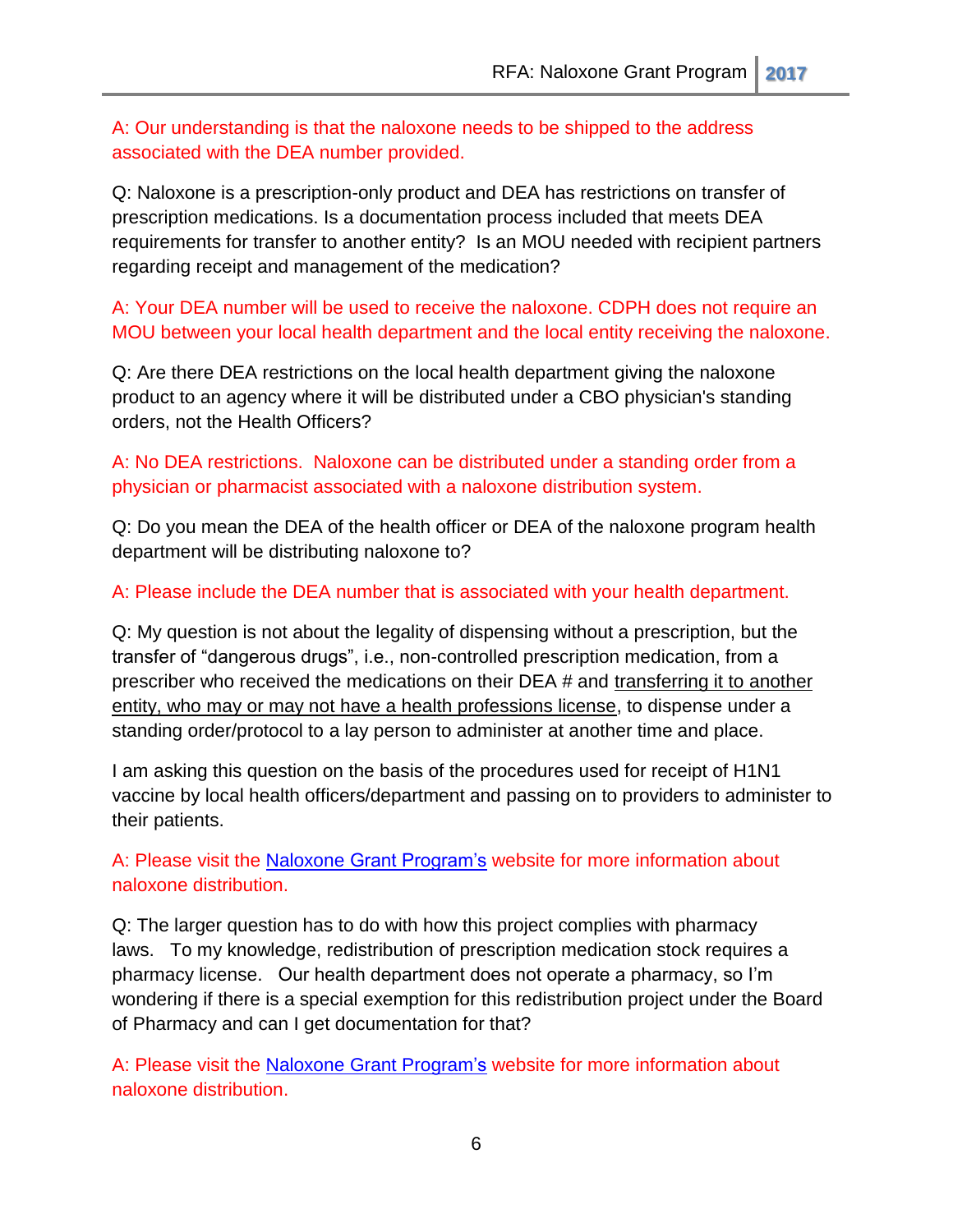Q: Can you also talk to liability please and who would be responsible if an event occurred? Is there legal exposure for the local health department to receive and distribute naloxone? Is there an emergency waiver to hold the local health department and/or distributor harmless?

A: Please see page 2 of the RFA and the [Naloxone Grant Program's](http://www.cdph.ca.gov/programs/SACB/Pages/NaloxoneGrantProgram.aspx) website for a reference to laws that eliminate liability for the distribution of naloxone.

Q: The application asks if we would like to receive two separate shipments, and we were wondering if it would be possible to split them unevenly.

A: Yes. Please indicate how you'd like the shipment split in your application.

Q: Our jurisdiction has been rolling out a Naloxone distribution program using kits purchased by the Behavioral Health Department last fall using their grant funding. It would be ideal to use this new funding stream to expand that existing program as that supply becomes exhausted. That means we may not need to actually get our first distribution of product until sometime in 2018. Will we be required to take a first distribution by 7/16/2017? If so, is there a minimum number of kits required to order on the first pass?

A: You are not required to take the first shipment according to the timelines in the RFA and could wait until the second shipment scheduled for June, 2018. Please base this decision on the needs of naloxone distribution systems in your jurisdiction.

Q: Is the second distribution date also flexible?

A: We will consider alternatives if justified.

Q: Do we need to accept the full allocation, or can we choose to take less than our allocation?

A: Grantees can choose to take less than their allocated amount of naloxone if after conducting outreach in their jurisdiction it is determined that accepting the full amount is unnecessary.

Q: What is the unit packaging, e.g, a case of XX individual units? What are the dimensions of the individual packages that will be shipped? What are the storage specs needed for an organization that might be interested in participating?

A: An individual unit (one box) of Narcan Nasal Spray contains two blister packed Narcan Nasal sprays and the box dimensions are 2.5" X 3" X 3.75". They are shipped in case quantities of 12 units each and are combined depending on how many are being shipped. The 12 unit case dimensions are 10" X 9" X 3 7/8". The product can be kept at